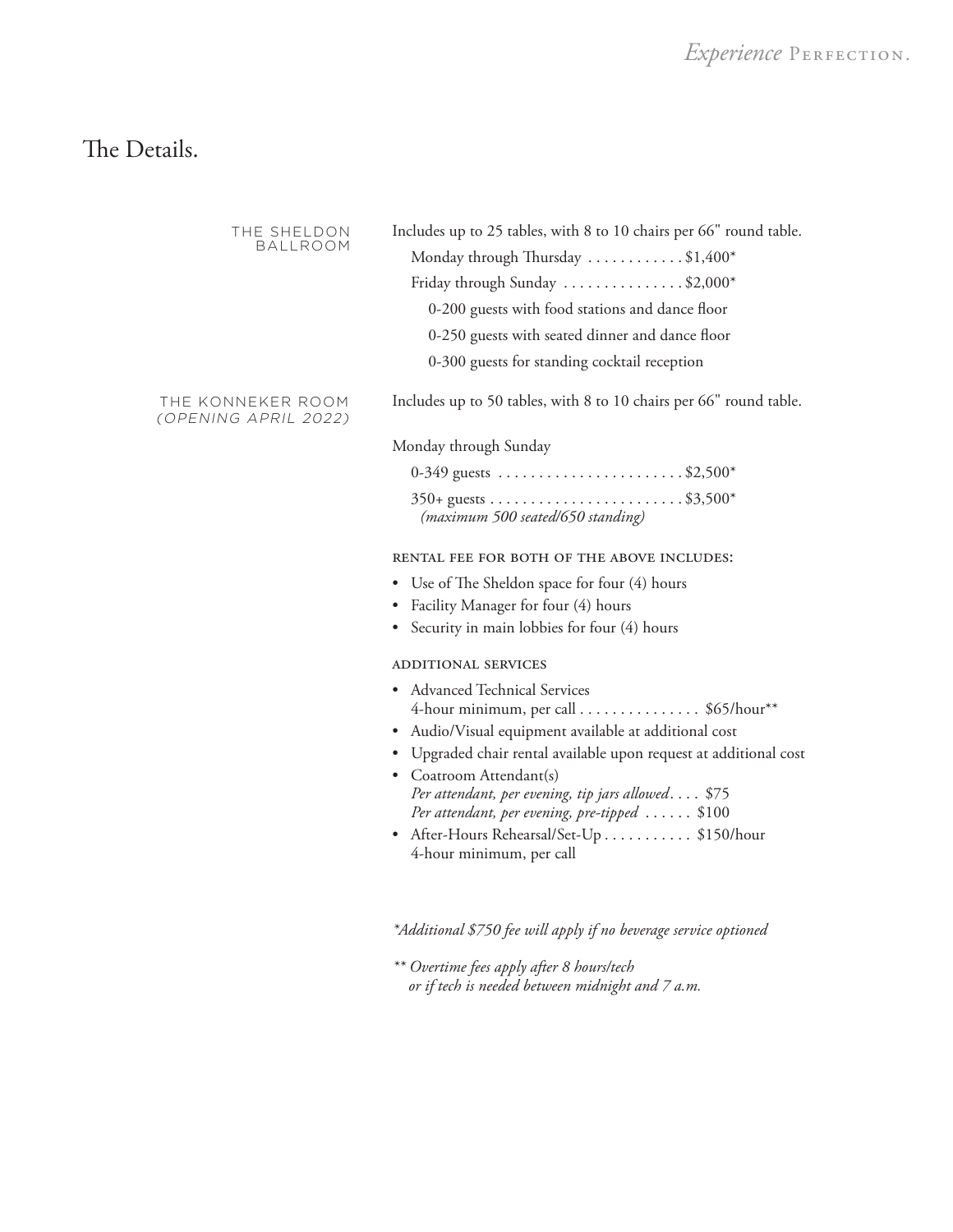# The Details.

SHELDON CONCERT HALL

#### RENTAL FEE

| Monday through Thursday \$1,800                         |  |
|---------------------------------------------------------|--|
| Friday through Sunday $\dots \dots \dots \dots$ \$2,500 |  |

# rental includes

- Use of the Sheldon Concert Hall for four (4) hours
- Green Room for artist hospitality
- Security in main lobbies for four (4) hours
- Facility Manager for four (4) hours
- House Manager & Ushers, by advance request, based upon availability

# additional services

- Advanced Technical Services Minimum 4-hour charge, per call . . . . . . . . . \$65/hour\*
- Box Office Personnel . . . . . . . . . . . . . . . . \$100 per person/evening
- Merchandise Salesperson . . . . . . . . . . . . . . \$25 per person/evening *All merchandise sales subject to 15% commission*.
- Coatroom Attendant(s) *Per attendant, per evening, tip jars allowed....* \$75 *Per attendant, per evening, pre-tipped* ...... \$100
- After-Hours Rehearsal/Set-Up Minimum 4-hour charge, per call . . . . . . . . \$150/hour
- Greenroom Security. . . . . . . . . . . . . . . . . . . fee dependent on artist schedule

KEMPER ATRIUM AND SHELDON ART **GALLERIES** 

#### rental fee

Any day. . . \$500/hour, 2-hour minimum

#### rental includes:

- Security in Emerson Center building
- Facility Manager, Gallery Ushers
- *\* Overtime fees apply after 8 hours/tech or if tech is needed between midnight and 7 a.m.*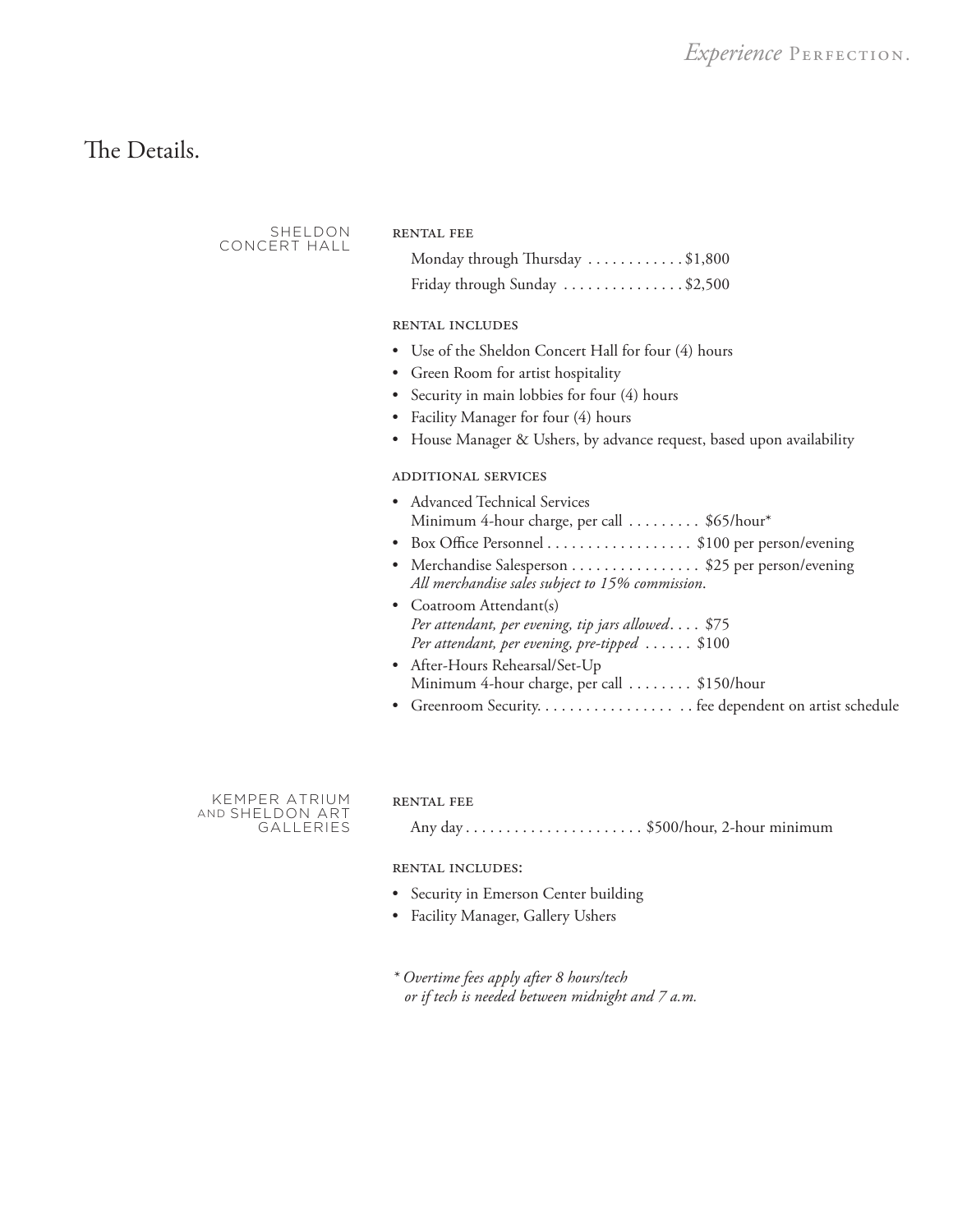# The Sheldon Wedding

*Make your wedding day memorable and convenient for you and your guests by hosting both the wedding ceremony and reception in the gracious elegance of The Sheldon.* 

The Sheldon Wedding gives discounted rates for access to all areas of The Sheldon on your special day: The Green Room and Dressing Rooms are available for the wedding party, the Concert Hall for your wedding ceremony, the Atrium Lobby for a cocktail reception, and finally The Sheldon Ballroom or Konneker Room for dinner and dancing.

rental fee with Sheldon Ballroom Reception \$ 3,500\*

0-200 guests with food stations and dance floor

0-250 guests with seated dinner and dance floor

0-300 guests for standing cocktail reception

# rental fee with Konneker Room Reception

| 0-349 guests \$3,800*             |  |
|-----------------------------------|--|
|                                   |  |
| (maximum 500 seated/650 standing) |  |

#### rental includes:

- Green Room and Dressing Rooms prior to ceremony
- Rehearsal during normal business hours, upon availability
- Concert Hall for wedding ceremony
- Atrium Lobby for one (1) hour
- Ballroom or Konneker Room for four (4) hours
- Security in main lobbies

#### additional services offered:

- Advanced Technical Services Minimum 4-hour charge, per call . . . . . . . . . \$65/hour\*\*
- Audio/Visual equipment available at additional cost
- Upgraded chair rental available upon request at additional cost
- Coatroom Attendant(s) *Per attendant, per evening, tip jars allowed....* \$75 *Per attendant, per evening, pre-tipped*...... \$100
- After-Hours Rehearsal/Set-Up Minimum 4-hour charge, per call . . . . . . . . \$150/hour

## *\*Additional \$750 fee will apply if no beverage service optioned*

*\*\* Overtime fees apply after 8 hours/tech or if tech is needed between midnight and 7 a.m.*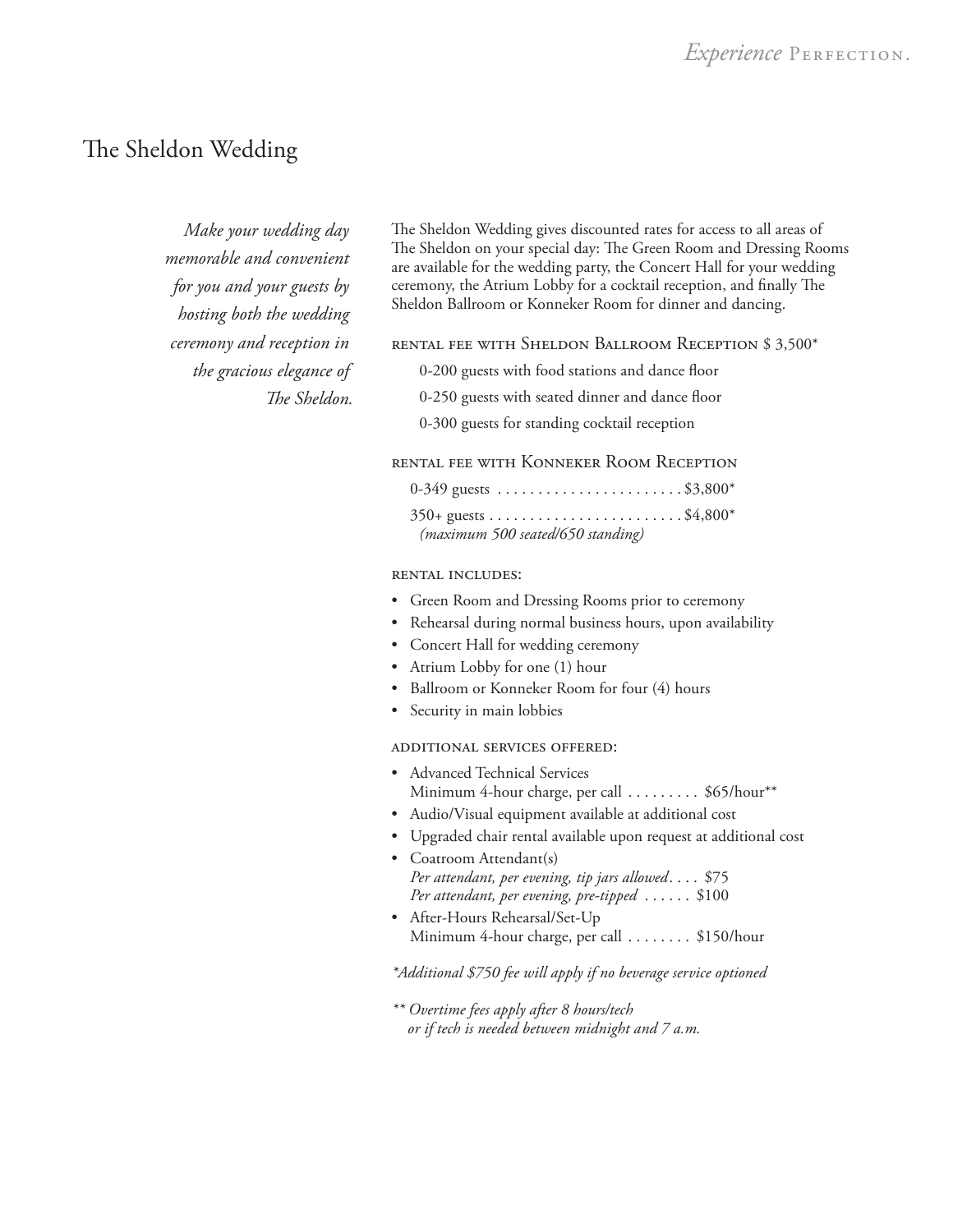# Sheldon Preferred Caterers

CATERING SERVICE AT THE SHELDON

For convenience and flexibility, The Sheldon allows any licensed Missouri catering firm to provide food and service for events. All caterers must show proof of liability insurance, workman's compensation for servers, and state business license. The Sheldon has a preferred list of caterers. If you choose a caterer not on the preferred list we will ask their representative to meet with us and provide copies of the above documentation.

A \$5 per person catering fee is added to all contracts which do not utilize a caterer from The Sheldon preferred catering list.

# **Call any of the eight preferred caterers listed, and they will be happy to help plan your event.**

HENDRI'S CATERING 4501 Ridgewood Avenue St. Louis, MO 63116 314.752.4084 www.hendris.com

The Social Affair LLC 2232 Thurman Avenue St Louis, MO 63110 314.735.5527 www.thesocialaffairstl.com

CONCETTA'S CATERING 600 S. 5th Street St. Charles, MO 63301 636.946.2468 www.concettas-stcharles.com

Butler's Pantry 1414 Park Avenue St Louis, MO 63104 314.664.7680 www.butlerspantry.com

Russo's Gourmet Catering 9904 Page Avenue St. Louis, MO 63132 314.427.6771 www.russosgourmet.com

ORLANDO'S 4300 Hoffmeister St. Louis, MO 63125 314.638.6660 www.orlandogardens.com

L<sub>A</sub> Chef 7169 Manchester Road St. Louis, MO 63143 314.647.5350 www.lachef.com

David Kirkland Catering 3224 Locust Street St. Louis, MO 63103 314.240.5157 (restaurant) 314.704.4405 (cell) davidkirklandcatering.com

The Sheldon believes in a great customer experience. To ensure this happens for your events, Premier Rentals, The Sheldon's exclusive rental vendor, can help you with all of your and your caterer's needs. Please contact The Sheldon's Director of Events for more information on arranging your own rentals through Premier.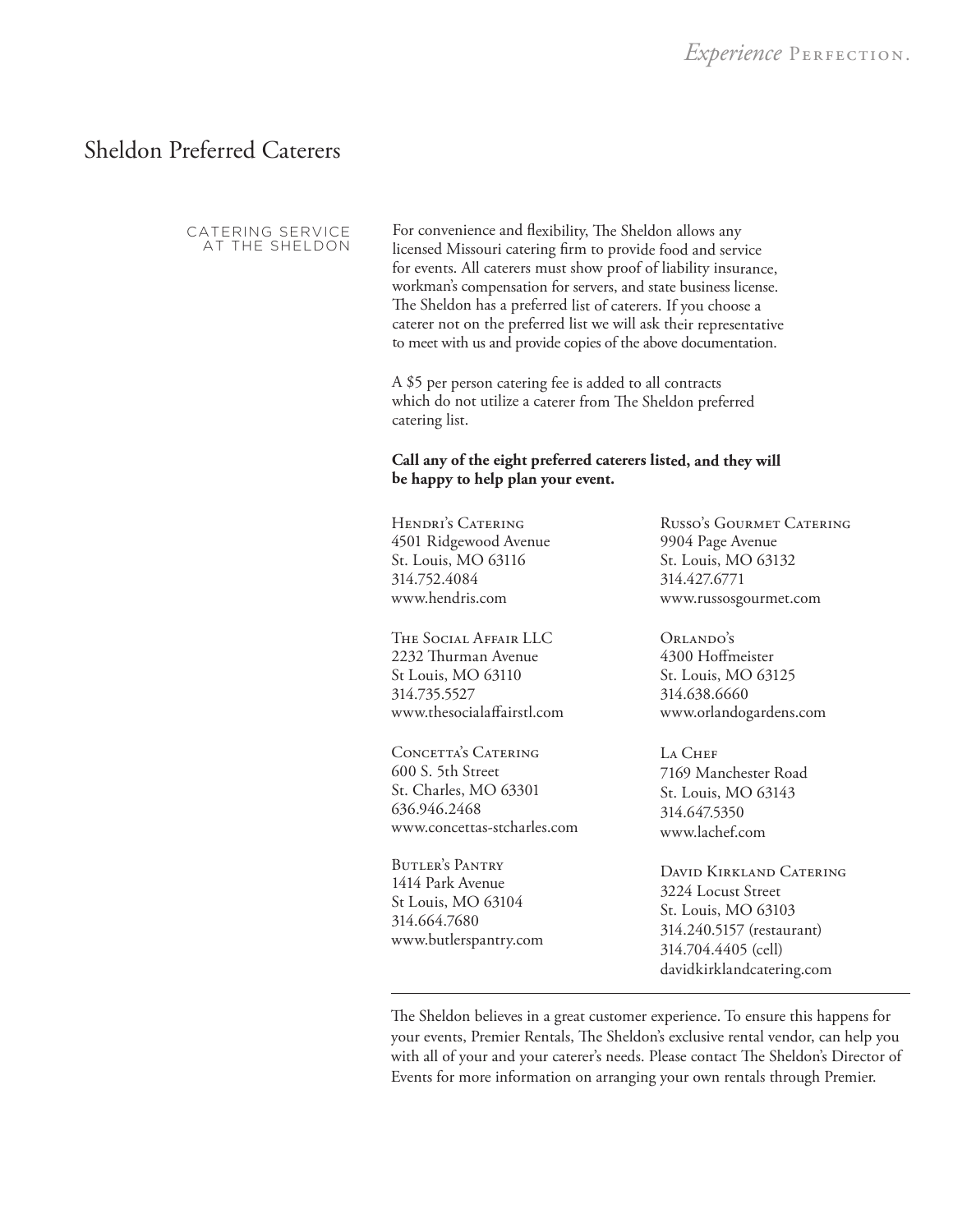# Sheldon Beverage Service

| The Sheldon offers you and<br>your guests the finest in<br>specialty, imported, and | Whether you choose a Premium Bar, House, Domestic Bar Package<br>or our Cash Bar Service, your guests will experience exemplary service and refreshing<br>drinks. An 18% Service Fee is added to all Beverage Service.<br>If no tip jar, automatic \$100 gratuity per bartender will be added to contract. |
|-------------------------------------------------------------------------------------|------------------------------------------------------------------------------------------------------------------------------------------------------------------------------------------------------------------------------------------------------------------------------------------------------------|
| premium beverages for<br>every event.                                               | • Non-Alcoholic Open Bar: Minors only, unless otherwise agreed<br>on by client and The Sheldon<br>• The Sheldon uses plastic barware for beverage service.<br>Clients may request glass barware at additional cost.                                                                                        |
| CASH BAR                                                                            | Deposit of \$150 per bar/One bartender per every 100 people.<br>Gratuity of \$100/bartender is automatically applied for cash bar services.                                                                                                                                                                |
| <b>TALLY BAR</b>                                                                    | House Bar options: \$7.00/drink<br>$\bullet$<br>• Premium Bar options: \$9.00/drink                                                                                                                                                                                                                        |
|                                                                                     | Billed to client, plus bartender fees and 18% service fee and gratuity<br>(\$100 bartender)                                                                                                                                                                                                                |
| EXTRA BARTENDERS                                                                    | \$150/bartender                                                                                                                                                                                                                                                                                            |

*No liquor can be donated for your event and liquor cannot be brought in from an outside source, due to The Sheldon having the liquor license. NO EXCEPTIONS.*

| PREMIUM<br>OPEN FULL BAR                   | \$26 pp / 4-hours plus 18% Beverage Service Fee and Gratuity (\$100/bartender)<br>\$32 pp / 5-hours plus 18% Beverage Service Fee and Gratuity (\$100/bartender)*                                                               |
|--------------------------------------------|---------------------------------------------------------------------------------------------------------------------------------------------------------------------------------------------------------------------------------|
|                                            | All liquors (premium): 4 Roses Small Batch, Jack Daniels Black, Maker's Mark,<br>Crown Royal, Bacardi Light Superior, Captain Morgan Spiced, Glen Livet 12-year,<br>Bombay Sapphire, Grey Goose, Disaronno Amaretto, Triple Sec |
|                                            | Microbrew and Domestic Beers                                                                                                                                                                                                    |
|                                            | Premium Wine Assortment                                                                                                                                                                                                         |
|                                            | Dasani water, cranberry juice, orange juice                                                                                                                                                                                     |
| HOUSE<br>OPEN BAR                          | \$22 pp / 4- hours plus 18% Beverage Service Fee and Gratuity (\$100/bartender)<br>\$26 pp / 5-hours plus 18% Beverage Service Fee and Gratuity (\$100/bartender)*                                                              |
|                                            | Jack Daniels Black Label, Bacardi Light Superior, Dewar's White Label,<br>Beefeater, Tito's, Disaronno Amaretto                                                                                                                 |
|                                            | Microbrew and Domestic Beers                                                                                                                                                                                                    |
| BEER, WINE, SODA                           | Premium Wine Assortment                                                                                                                                                                                                         |
|                                            | Assortment of sodas, cranberry, and orange juice                                                                                                                                                                                |
|                                            | \$18 pp / 4-hours plus 18% Beverage Service Fee and Gratuity (\$100/bartender)<br>\$22 pp / 5-hours plus 18% Beverage Service Fee and Gratuity (\$100/bartender)*                                                               |
|                                            | Microbrew and Domestic Beers                                                                                                                                                                                                    |
|                                            | Premium Wine Assortment                                                                                                                                                                                                         |
|                                            | Assortment of sodas, cranberry, and orange juice                                                                                                                                                                                |
| NON-ALCOHOLIC<br>OPEN BAR<br>(MINORS ONLY) | \$8 pp / 4-hours plus 18% Beverage Service Fee and Gratuity (\$100/bartender)<br>\$10 pp / 5-hours plus 18% Beverage Service Fee and Gratuity (\$100/bartender)*                                                                |
|                                            | Assortment of sodas, cranberry, and orange juice                                                                                                                                                                                |
|                                            | $\mathbf{r}$                                                                                                                                                                                                                    |

*\* Continuous bar service on multiple floors may require additional bar staff* Please contact the events department for more information on signature drinks or special requests.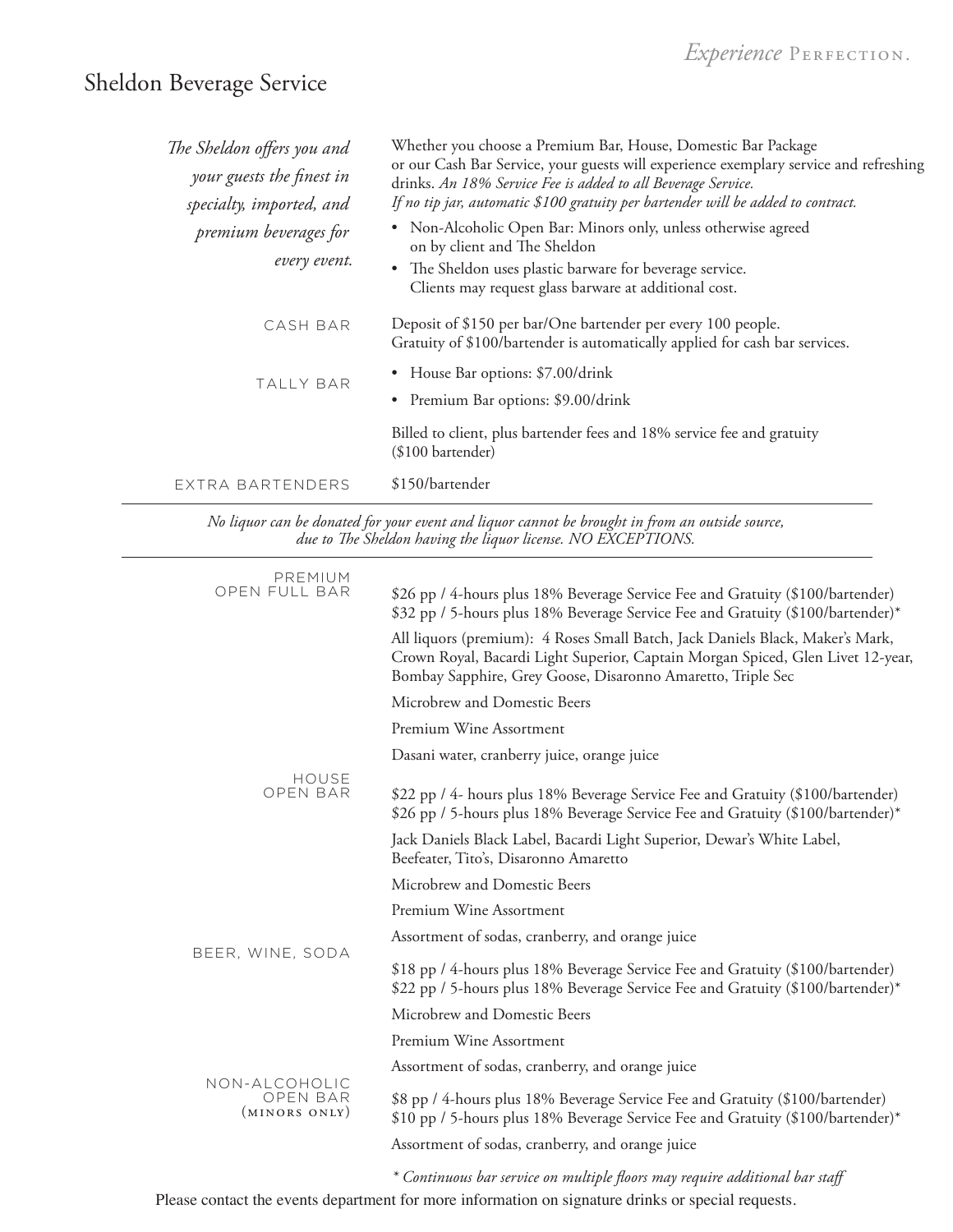# Additional Policies and Procedures

#### BILLING

Payment in full must be received 3 days prior to event. All event details must be finalized no later than the Monday prior to the event.

# DEPOSITS

A non-refundable 50% deposit is required to secure the date.

## CANCELLATION

In case of cancellation, The Sheldon must be notified in writing. Deposit is non-refundable.

# FACILITY MANAGER

All events held outside of standard Sheldon hours are required to have a facility manager and security on duty for the set-up, duration, and clean up of the event. The charge for a facility manager is \$150 per event. The charge for security is \$27 per hour.

#### ALCOHOLIC BEVERAGES

All Missouri beverage consumption laws must be followed while on premises. All alcohol must be provided by The Sheldon. No liquor can be donated for your event and liquor cannot be brought in from an outside source, due to The Sheldon having the liquor license. NO EXCEPTIONS. *Alcohol must be served by Sheldon bartenders only.*

# CATERING

The Sheldon has an open catering policy. Several preferred caterers are recommended that may be booked directly by the client. Clients booking a caterer not on the preferred caterer list will incur a \$5 per guest fee. **All caterers must be professionally licensed and insured. The Director of Events must approve any and all caterers not on the preferred list in advance of booking.**

#### CLEAN-UP

Any decorations or other materials left behind must be picked up within 48 hours of the event or will be considered trash. Items may not be stored overnight without prior consent of the facility rental department.

#### DECORATIONS

The Sheldon prohibits the use of glitter, confetti, streamers, fireworks and helium balloons. The use of tape, wire, staples, tacks, glue and similar items are strictly prohibited and may not be attached to any permanent surfaces. Ice sculptures are also prohibited.

#### DELIVERY

Items may be delivered prior to contracted event date with Director of Events approval subject to space availability.

#### EXHIBITS

Sheldon Art Galleries exhibits change approximately every 4 months. Exhibits on display at the time of contract signing may not be on display during the event. Artwork in the Sheldon Art Galleries will not be removed.

# MARKETING, PUBLICITY & TICKETING

Clients are responsible for the marketing and publicity of their own event. Printed materials must use the terms "The Sheldon," "Sheldon Concert Hall," or "Sheldon Concert Hall and Art Galleries" in the promotion of their event. Ticketed events must be sold through the MetroTix ticketing agency, unless sold via phone or in-person by the client or client organization (online sales through PayPal or other internet based sites is prohibited). No other ticketing agencies may be used. A ticket seller for the night of performance may be arranged through The Sheldon for an additional fee.

#### MUSIC

Clients booking live bands or other performers must contact the Director of Events at least four weeks prior to event to discuss technical needs.

# SMOKING

Smoking is not allowed inside The Sheldon. Designated smoking areas are available at the entrances to the building.

#### PARKING

Parking is on a first come, first served basis, based on the date of the contract date that you booked your event. The Sheldon offers 60 spaces. Additional parking, when available, can be arranged by The Sheldon at the client's expense through Grand Center Parking.

# INDEMNIFICATION

The client agrees to indemnify The Sheldon and incurs all responsibility for any and all actions, losses, damages, claims, or liability resulting from their event. Companies and vendors must provide a certificate of insurance coverage prior to event.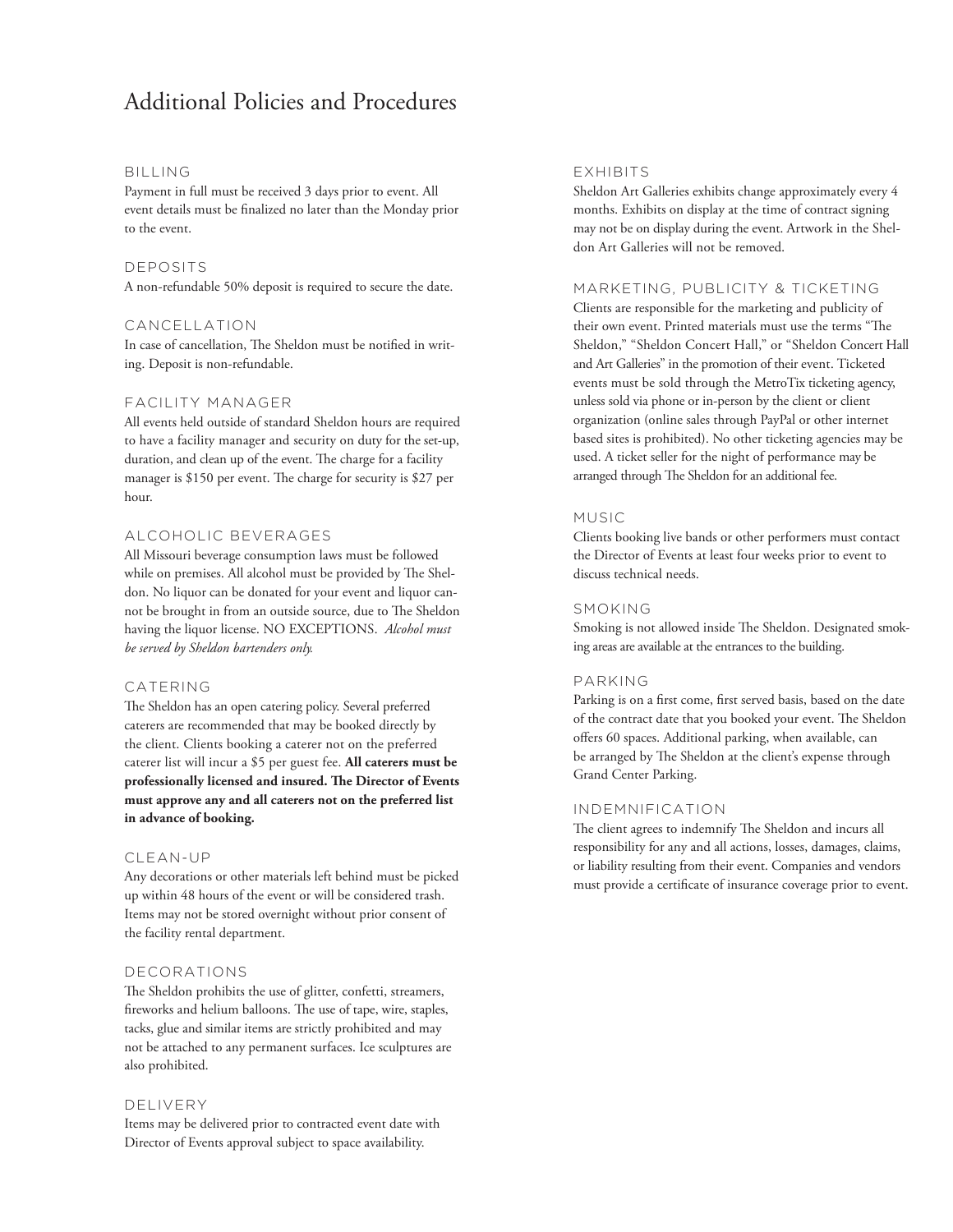# Full Facility *Level 2*



3648 Washington Blvd., St. Louis MO 63108 · phone: 314.533.9900 · fax: 314.533.2958 3648 Washington Blvd., St. Louis MO 63108 • phone: 314.533.9900 • fax: 314.533.2958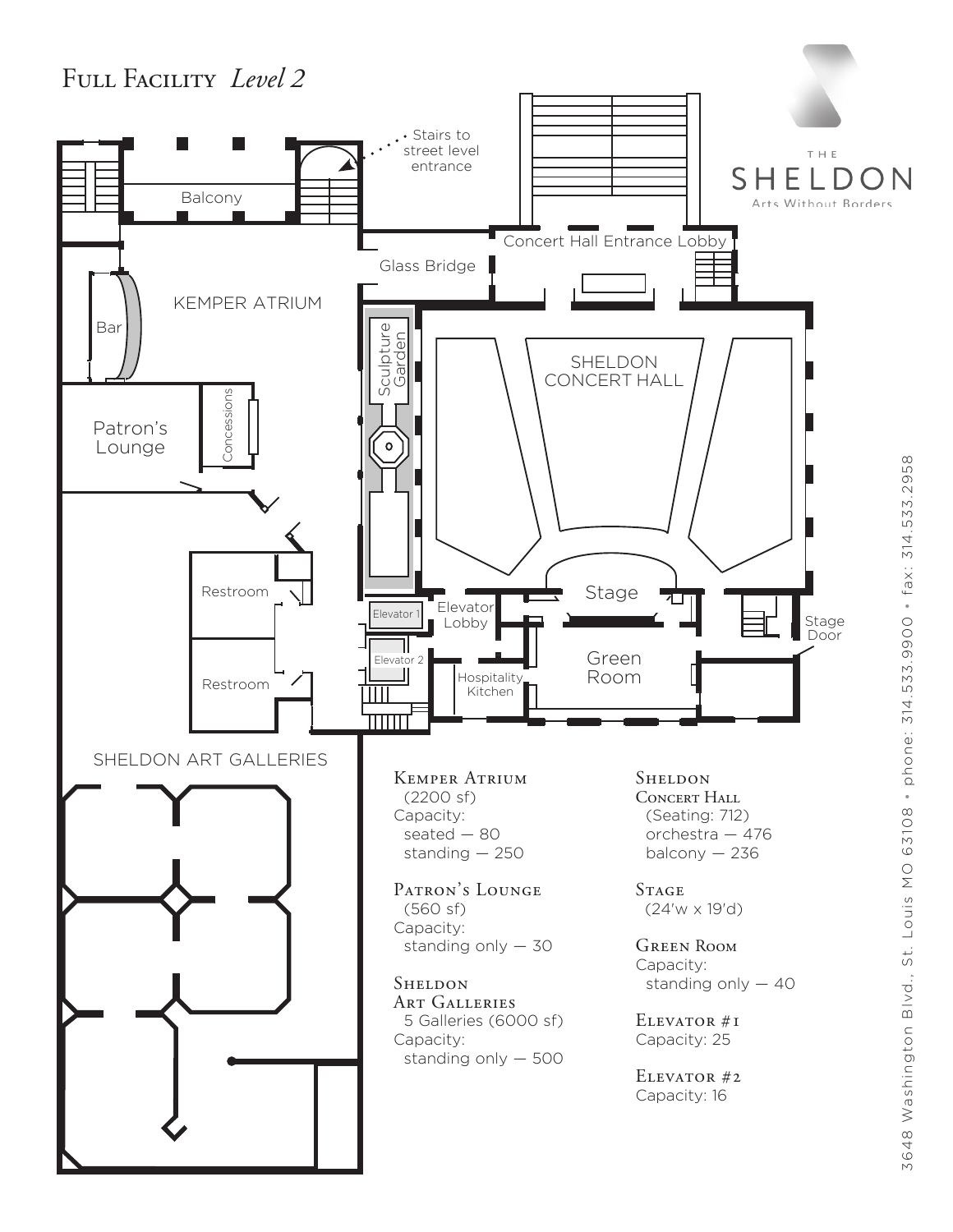